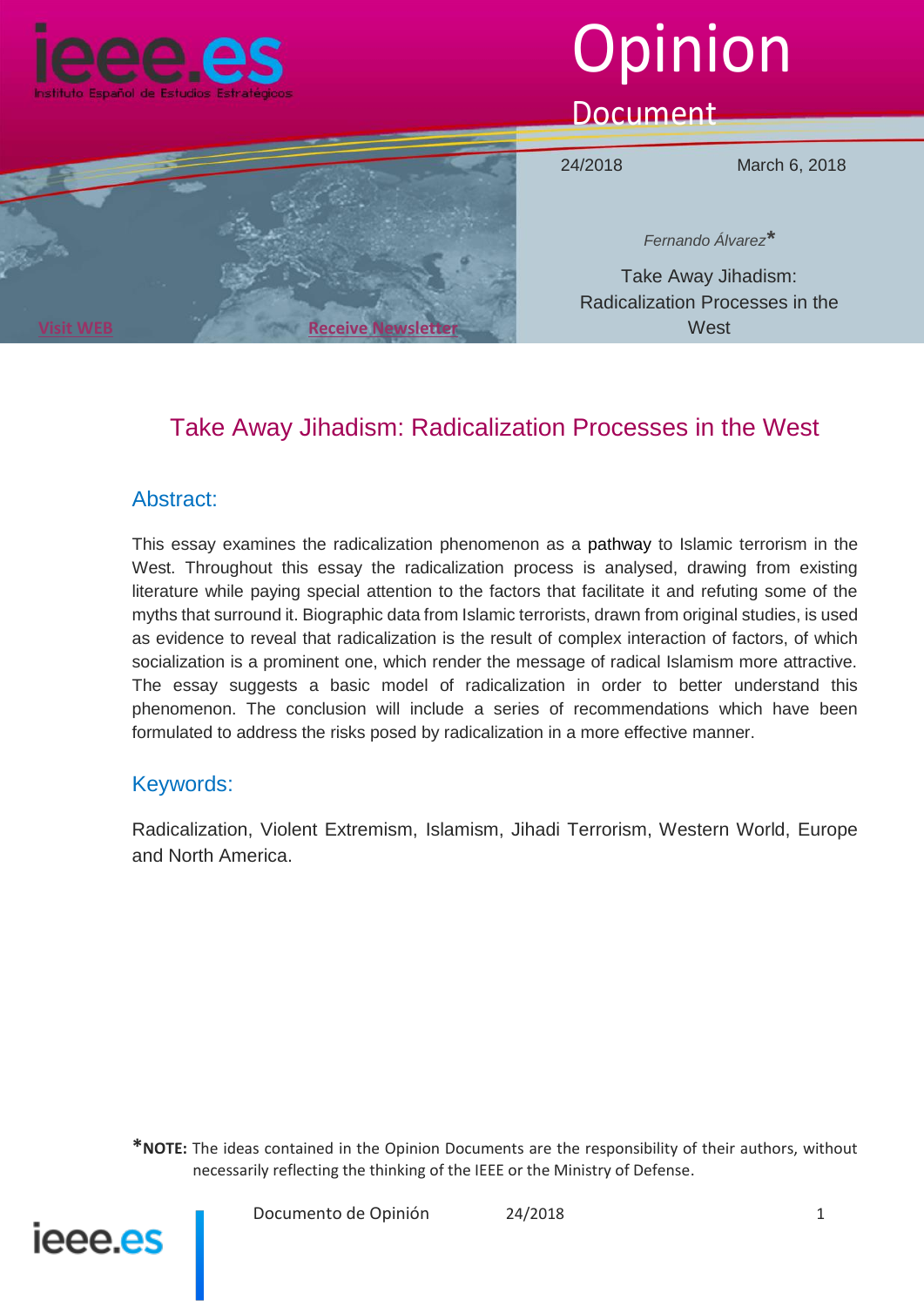

#### **Introduction**

Over the last years, there has been a build-up of Islamic terrorist activity in Europe and North America. Since 2001 only the EU has the number of individuals arrested for activity related with Islamic extremism increased fivefold. 1 Furthermore, although the exact figure remains unknown, the number of EU citizens that have travelled to known areas of conflict to join Islamic insurgencies has increased from the hundreds in 2010 to thousands as of recent.<sup>2</sup> Both the number of terrorist attacks and the resulting victims have in conjunction, increased considerably, as shown in figures 1 and 2.



Original Source<sup>3</sup>

<sup>3</sup> (In Western Europe, U.S. and Canada) The data has been collected from Javier Jordan´s work in "Impact of jihadist terrorism in the United States and Western Europe: a comparative analysis," also from the START Global Terrorism Database, Jane´s Terrorism & Insurgency Center and the Rand Database of Worldwide Terrorism incidents, along with media publications. These are not exact numbers, since there is often a lack of consensus around the classification of a violent act as a terrorist attack.





<sup>1</sup> From 122 in 2011 to 718 in 2016 with a progressive increase yearly. Source: "TE-SAT 2014: EU Terrorism Situation and Trend Report", Europol, The Hague, Netherlands, 2009, 2010,2011, 2012, 2013, 2014, 2015, 2016, 2017.

<sup>2</sup> See Rachel Briggs & Obe Tanya Silverman "Western Foreign Fighters: Innovations in Responding to the Threat" Institute for Strategic Dialogue, 2014, p. 9-10. The Soufan Group, "Foreign fighters: An Updated Assessment of the Flow of Foreign Fighters into Syria and Iraq" (2015) p. 7-10. Edwin Bakker & Mark Singleton "Foreign Fighters in the Syria and Iraq Conflict: Statistics and Characteristics of a Rapidly Growing Phenomenon" in *Foreign Fighters under International Law and Beyond,* (The Hague, T.M.C. Asser Press, 2016).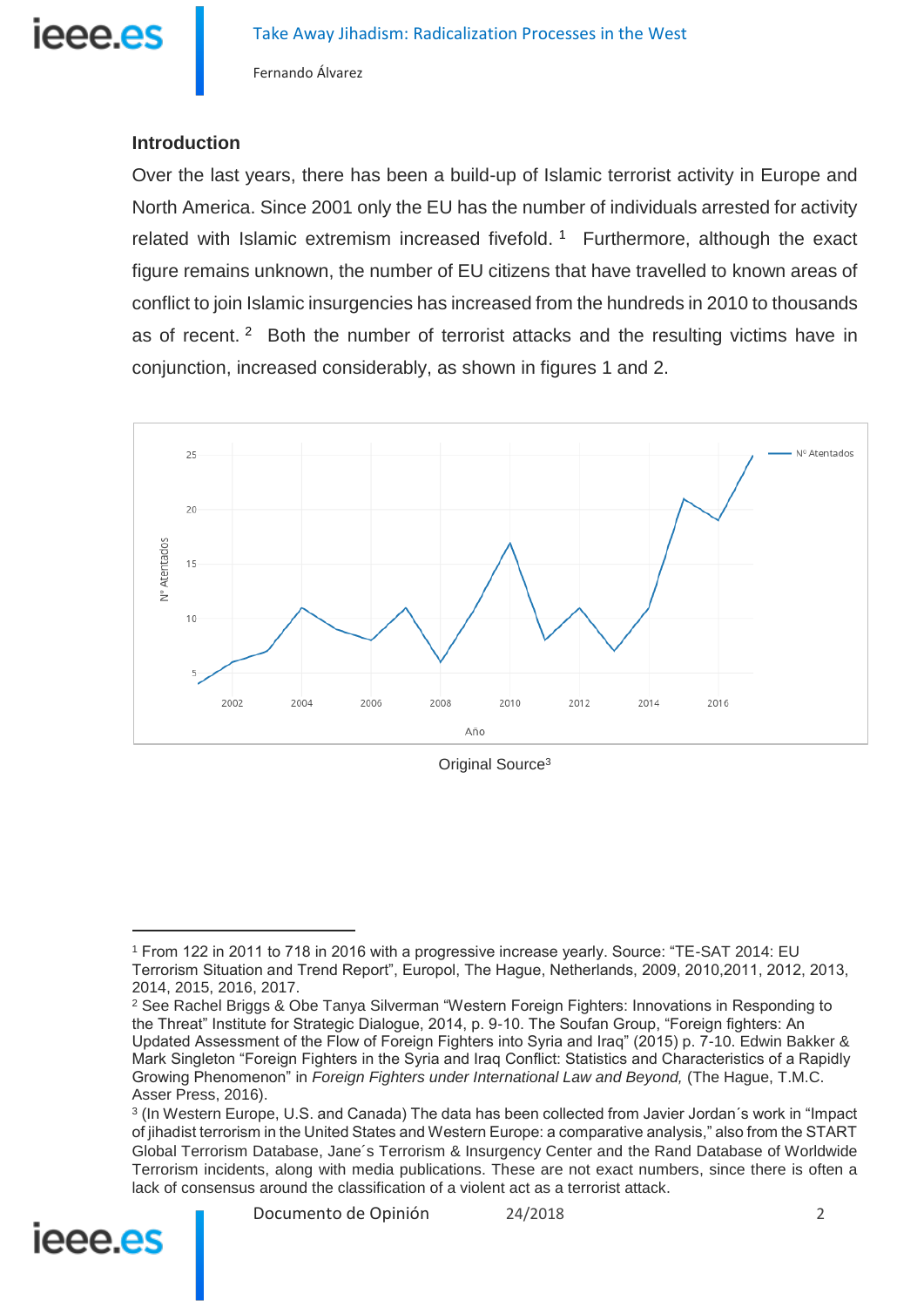



Original Source<sup>4</sup>

Unlike previous waves of terrorism, where most attacks relied on outside direction and could be linked to a specific organization, a significant number of the most recent attacks have been carried out independently without significant links to any terrorist organization other than being inspired by the same ideology.<sup>5</sup> Additionally, a large number of terrorists are 'homegrown' meaning they had been born or raised in the West, and often strike in the same country later on.<sup>6</sup>

This raises several questions, each more pressing than the other: What drives a person, apparently well integrated, to dedicate himself/herself to a cause like Islamic terrorism, a cause that prescribes indiscriminate violence, that forces its followers underground, and even demands the sacrifice of one's own life?

This essay attempts to examine the radicalization dynamics that contribute to swelling of the ranks of Islamic terrorism in Europe and North America, specifically, in relation to homegrown terrorism. 7

<sup>&</sup>lt;sup>7</sup> terrorism perpetrated by individuals who have been born or have spent a considerable number of their formative years in the West See: Daveed Gartenstein-Ross y Laura Grossman, "Homegrown terrorists in the US and UK: an empirical examination of the radicalization process" FDD's center for terrorism research



<sup>4</sup> The data comes from START Global Terrorism Database, Jane´s Terrorism & Insurgency Center and the Rand Database of Worldwide Terrorism incidents.

<sup>5</sup> On this matter, Javier Jordán identifies the increasing importance of independent actors which do not belong to large terrorist organizations. See "Impact of jihadist terrorism in the United States and Western Europe…" p. 99-102.

<sup>&</sup>lt;sup>6</sup> Specifically, 73% of Islamic terrorists who have perpetrated attacks in Europe or North America (Us and Canada) over the last three years (From June 2014 to June 2017) were citizens of the country where the attack took place. See: Lorenzo Vidino, Francesco Marone and Eva Entenmann, "Fear thy neighbor: radicalization and jihadist attacks in the West" *ISPI, ICCT* (June 2017) 101.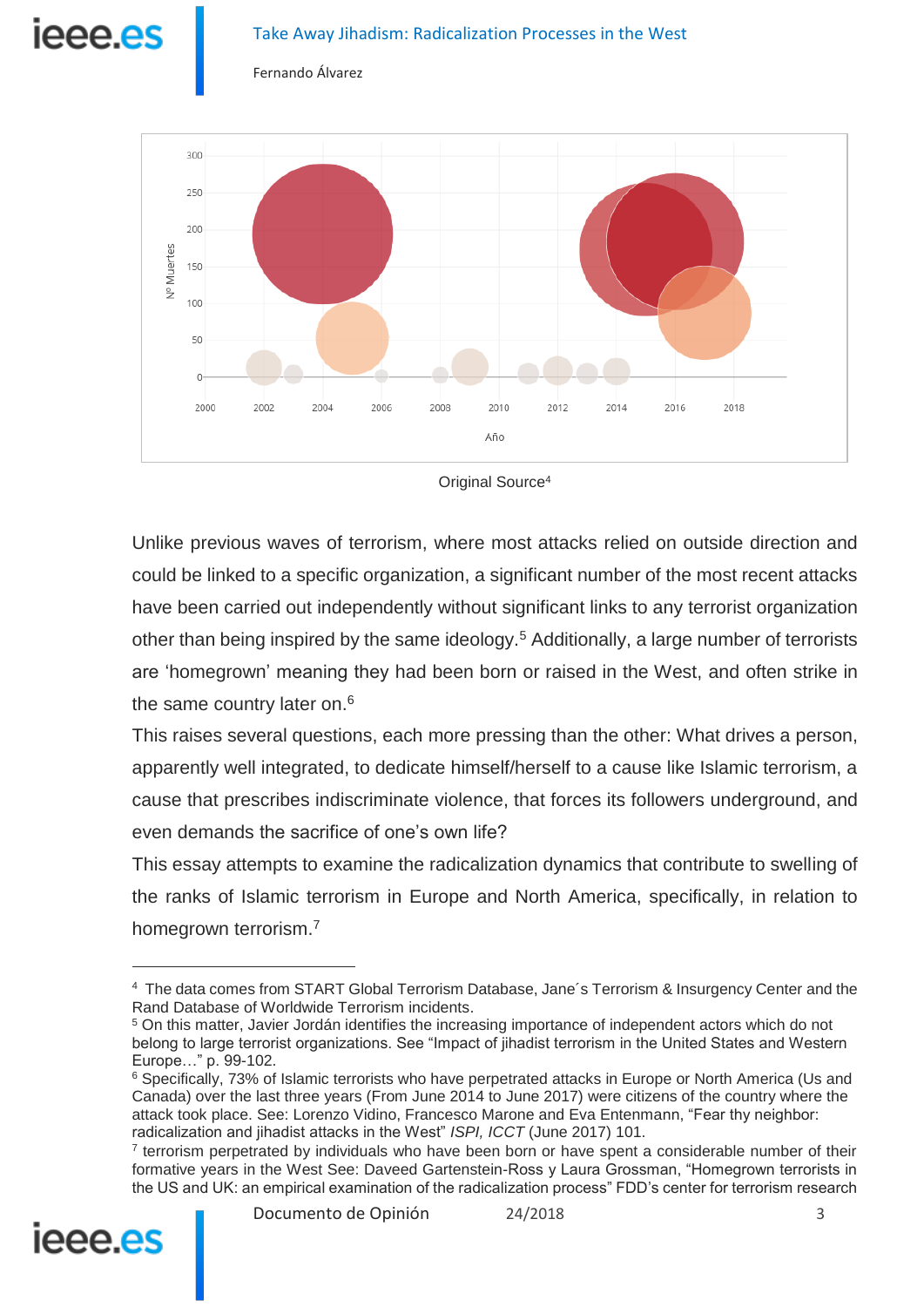For practical reasons the scope of the study is limited geographically to western Europe (EU member countries, in addition to Switzerland and Norway, but excluding the Balkans) and North America (US and Canada). The time axis goes from 2001 (Post 9/11) to 2017 both included, although events outside of that frame might be covered as well. As for the methodology, a variety of studies regarding Islamic terrorists who were active during that time, will be examined. Special attention will be payed to biographical details around their radicalization, in order to identify any patterns or similarities that allow for the construction of a model that contributes to a better understanding of radicalization dynamics (the why and how). This will all be done under the light of existing literature.

#### **Premises**

Most of the studies on violent extremism resort to the concept of radicalization to describe how an individual becomes involved in political violence.<sup>8</sup>

Albeit there is no consensus on the meaning of the term "radicalization", the most extended definitions refer to a progression towards extremism,  $9$  which in turn is defined as the sets of values and attitudes in diametrical opposition to society's most basic principles.<sup>10</sup> It is, this last concept, a rather ambiguous term that must be contextualized and one that is used in the West to describe ideas or conducts which are clearly incompatible with democracy and the rule of Law, without them being necessarily violent. It is here where the academic distinction between cognitive radicalization (acquiring extremist ideas) and behavioral radicalization (violent action resulting from those ideas) becomes relevant. While it might seem intuitive that these are entwined phenomenon, if we understand violent action as an immediate consequence of the adoption of extremist ideas, in reality these two do not always go hand in hand.<sup>11</sup> Evidence of that is that only a few of those who sympathize with radical Islam actually become involved in Islamic terrorism, which is true of other ideological affiliations.<sup>12</sup>

<sup>&</sup>lt;sup>12</sup> Crenshaw, Martha (2003) Thoughts on Relating Terrorism to Historical Contexts, p.4. en Crenshaw,Martha (ed.) Terrorism in Context.



<sup>(2009) 11.</sup>

<sup>8</sup> See Randy Borum "Radicalization into Violent Extremism I: A Review of Social Science Theories" *Journal of Strategic Security* Vol 4, Issue. 4, January 2011.

<sup>9</sup> See David R. Mandel, "Radicalization: What does it mean?" in *Home-grown terrorism: understanding and addressing the root causes of radicalisation among groups with an immigrant heritage in Europe,* ed. Thomas. M. Pick, Anne Speckhard, Beatrice Jacuch (Amsterdam: IOS press, 2009) 111.

<sup>&</sup>lt;sup>10</sup> Roger Scruton, The Palgrave Macmillan dictionary of political thought, 3rd ed. (Basingstoke: Palgrave Macmillan 2007)

<sup>11</sup> Peter Neumann, "The trouble with radicalization" *Journal of International Affairs* Vol 89, Issue 4 (2013) p.879.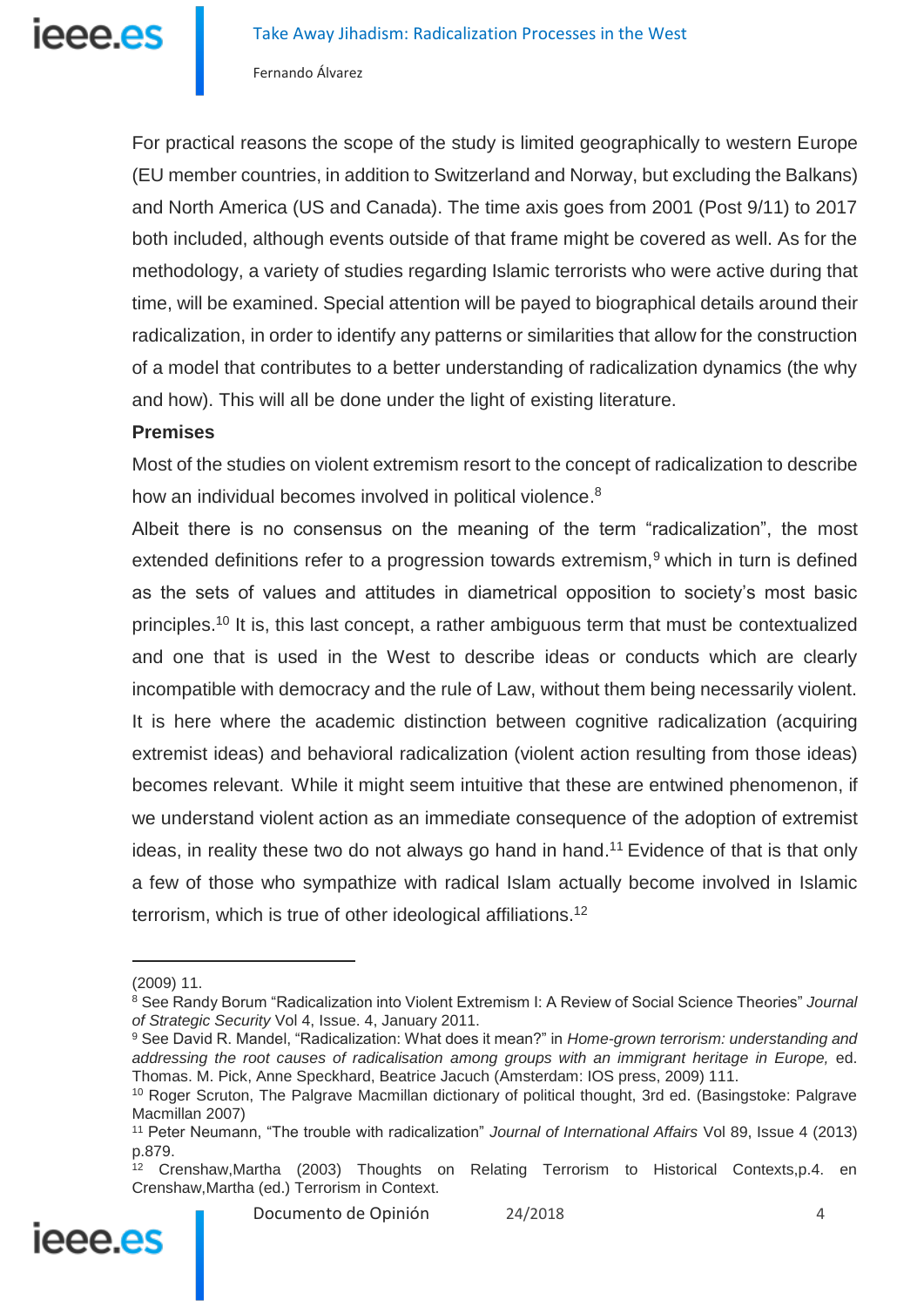

In order to define the concept, for the purpose of this essay, radicalization can be defined as the adoption of beliefs belonging to Islamic extremism which results in a disposition to exercise or actively collude with violence. The reality is that Islamic terrorism can hardly be understood without referring to the system of beliefs that sustains it. Although it is true that not all radicals are terrorists, and not all terrorists are ideologues, ideas are an essential element in their drift towards violence.<sup>13</sup>

#### **Ideology**

When talking about Islamic terrorism a distinction should be made between religion and ideology. Radical Islamism, the term generally used to describe the current of thought that prescribes terrorism, responds to a specific version of Islam which is the result of minority interpretations. Without going into the different currents that can be placed within Islamism, it's obvious that there is some sort of gap between the latter and mainstream Islamic belief. This is proven by the fact that a majority of Muslims do not agree with the premises of Islamism<sup>14</sup>, and the existence of numerous widespread doctrinal currents that stand against it. Nonetheless, it is a complex issue that gives way to frequent debate. 15

While it is true that Islamism derives its core principles from religious sources, referencing traditional Islamic foundations,<sup>16</sup> its interpretations come with a series of political beliefs, some of which resemble conspiracy theories, which makes Islamism look more like a totalitarian ideology. 17

Like other ideologies, Islamism works on three levels: First it identifies problems with the status quo, assigning blame. Secondly, it suggests solutions, framed as a vision. Third it provides with a rationale for action, which is framed as a struggle. Although Islamism is a complex ideology, with plenty of nuances, the core of its message is deliberately articulated in a loose manner, so it can resonate through different circumstances.<sup>18</sup>



<sup>13</sup> Neumann, "The trouble with radicalization" p.892.

<sup>&</sup>lt;sup>14</sup> Such are the findings of some of the most comprehensive studies Pew Research Center (See Michael Lipka, "Muslims and Islam…" Agosto, 2017) y los de Gallup World Pow. See John L. Esposito y Dalia Mogahed, *Who speaks for Islam? What Muslims really think* (New York, Gallup Press, 2007). <sup>15</sup> M.E. Yapp *"Islam and Islamism," Middle Eastern Studies*, Vol 40:2 (2004) 176-182.

<sup>16</sup> Javier Jordán, "Las raíces doctrinales del terrorismo yihadista" Safe Democracy (2006)

<sup>17</sup> Randy Borum "Radicalization into Violent Extremism II: A Review of Social Science Theories" *Journal of Strategic Security* Volume 4, No. 4, (2011) p10.

<sup>18</sup> Neil Smelser, *The Faces of Terrorism* (Princeton, N.J: Princeton University Press, 2007), p.48-56.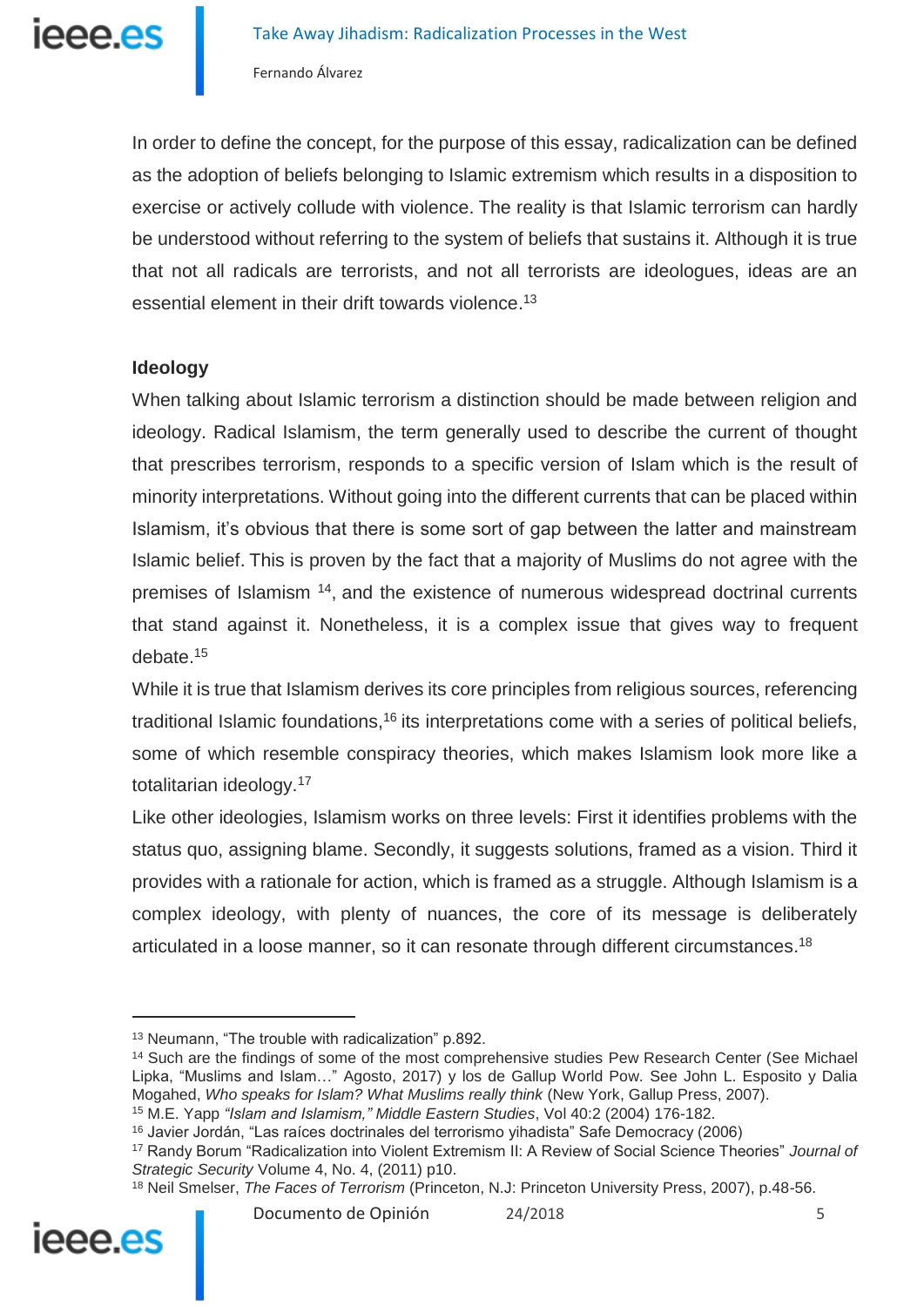# leee.es

Fernando Álvarez

Broadly speaking, Islamism's basic premises are: the existence of a community of believers, the Ummah,<sup>19</sup>. subjugated and threatened by a global conspiracy against Islam. According to this narrative, the injustices suffered by Muslims, including a perceived decay of Islam, can be blamed on the workings of a western coalition led by the U.S. and Israel. Placed alongside the West are the regional actors that give way to its policies. Accepting these premises derives the duty to defend the faith and the community, a struggle that is framed as jihad or "holy war".<sup>20</sup> In addition, the undiscrimnate nature of terrorism, something that might seem incompatible with Islamic rulings on violence, is justified assigning collective responsibilities and using arguments of retribution. 21

These premises provide the theoretical framework of Islamic terrorism and appear in the rhetoric and the reasonings of radicalized individuals. For instance, in his video testimony, Mohamed Sidique Khan, head of the cell that carried out the London bombings in July 2005, explicitly rejects his British citizenship, preferring instead to identify with the Ummah. Throughout the video he portrays his actions as revenge for the attacks against his "brothers and sisters,". He argues that, in a democracy, citizens are responsible for the actions of their government, which makes them all legitimate targets.<sup>22</sup>

This narrative presents terrorism as a religious imperative. The rhetoric used aims at the victimization of the group and the demonization of the other, turning complex realities in dichotomies such as "us" v. "them". Similarly, grievances of all sorts are portrayed as deliberate aggressions of an omnipresent enemy, exploiting feelings of rage and humiliation.<sup>23</sup> With this purpose, Islamist propaganda can be particularly graphic, using images of atrocities in places like Palestine, Syria or Iraq. At the same time violence is normalized and the notions of armed struggle and martyrdom are glorified. These messages appeal both to reason and emotion, constituting an invitation to think, but also to feel a certain way.<sup>24</sup>

<sup>24</sup> Smelser, *The Faces of Terrorism* p.68



<sup>19</sup> Olivier Roy, *Globalized Islam: The Search for a New Umma*. (New York: Columbia University Press, 2004)

<sup>20</sup> Jarret M. Brachman, *Global Jihadism: Theory and Practice* (New York: Routledge, 2008) p.10-14.

<sup>21</sup> Peter Neumann. *Joining al-Qaeda: Jihadist Recruitment in Europe*, Taylor and Francis, 2009. ProQuest EBook Central, 51.

<sup>&</sup>lt;sup>22</sup>Similar testimonies were left by the rest of the members of the cell. See: Aidan Kirby, "The London Bombers as Self-Starters: A Case Study in Indigenous Radicalization and the Emergence of Autonomous Cliques," Studies in Conflict & Terrorism, 30:5 (2007) 421.

<sup>23</sup> Neumann. *Joining al-Qaeda: Jihadist Recruitment in Europe*, 46.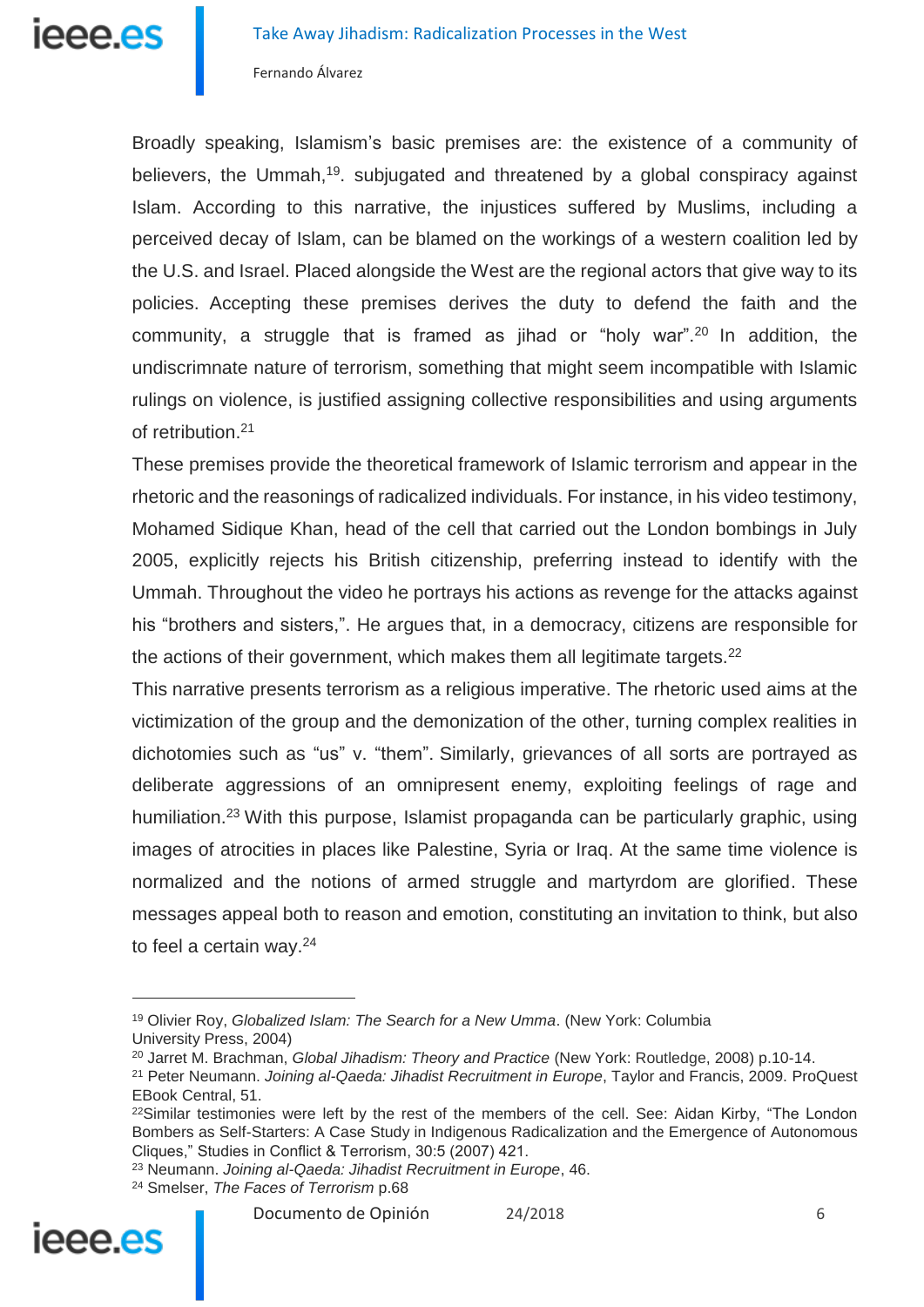For recruits who are radicalized in the West, Islamist propaganda presents two major action pathways. On the one hand there is the perpetration of attacks, against a wide range of objectives, and on the other hand there is the emigration to the various frontlines of global jihad (Syria, Iraq, Afghanistan...) either to participate directly in the fight, or to support it, like the women who have travelled to became jihadi brides.<sup>25</sup> Historically, the commission of attacks in the West used to be regarded as a secondary option, prioritizing the needs of regional jihad in different conflict zones . <sup>26</sup> However, this option has increased its appeal, and as a result of the defeats undergone by the Islamic State and the rest of the groups with territorial presence to the point that the most recent Islamist propaganda has turned to emphasize it. 27

#### **Radicalization Dynamics**

The vast majority of theories regarding radicalization describe the phenomenon as a process, in other words a sequence which follows an order towards a result.<sup>28</sup>. A significant segment of the literature distinguishes a similar series of stages within the process. One of the most well-known models, Moghadam's Staircase to Terrorism, portrays stages as steps, each higher than the previous one, until the end of the process when the suspects overcome barriers against violence.<sup>29</sup> Other authors like McCauley or Moskalenko use pyramidal figures where the vortex represent mobilization as the final stage of the process.<sup>30</sup>

What can be inferred from these models is that each stage of the process requires some sort of pressure from within or from above, that drives someone forward in the

<sup>28</sup> Neumann, "The trouble with radicalization" p. 874

<sup>30</sup> Clark McCauley and Sophia Moskalenko, 'Mechanisms of political radicalization: pathways toward terrorism', *Terrorism and Political Violence* 20: 3 (2008), pp. 415–33



<sup>&</sup>lt;sup>25</sup> This last case is a little more special and has taken place mainly at the territory under control of the so called Islamic State Estado Islámico. See Elizabeth Pearson & Emily Winterbotham, "Women, Gender and Daesh Radicalisation," *RUSI* Vol 162:3 (2017) p. 63-67.

<sup>26</sup> . See Fernando Reinares y Carola García-Calvo "Actividad yihadista en España, 2013-2017: de la Operación Cesto en Ceuta a los atentados en Cataluña," *Real Instituto Elcano* (2017) p.28-32.

<sup>&</sup>lt;sup>27</sup> That can be inferred, from publication associated with the Islamic State and from the rhetoric of its spokespersons. See Abu mohamad al adnani, Speech May 21, 2016. This is the tendency in other groups, for instance, in 2016 Al Qaeda introduced a new propaganda format, called "Inspire Guides", which comments attacks perpetrated in the West. The Guides point out evidence of success and failure in both the planning and execution of attacks, while giving indications and suggestions for future attacks. See TE-SAT "EU Terrorism Situation and Trend Report", Europol, (2017) p. 27

<sup>29</sup> Fathali M. Moghadam, 'The staircase to terrorism: a psychological exploration', *American Psychologist* Vol. 60: 2, (2005) pp. 161–9.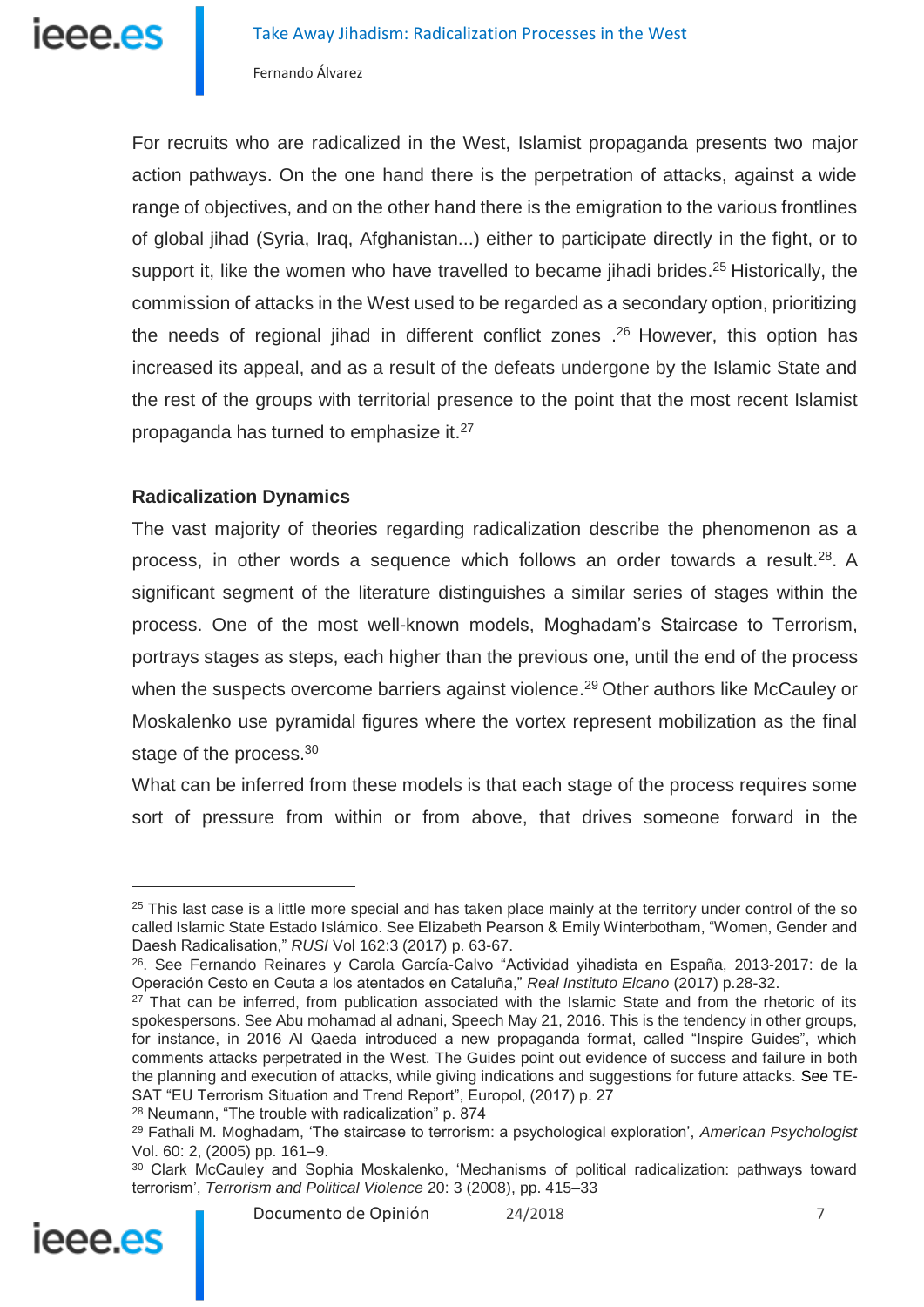

radicalization process<sup>31</sup>. This explains why, amongst those who begin the process, only a few actually become radicalized while most either drop out or are left somewhere in between<sup>32</sup>. Nonetheless, the problem with these theories is that they presuppose a lineal order in the radicalization process, something that is hardly the case in reality, thus questioning the viability of applying them in practice. This had led other authors, like Sagesman, Vidino, and Bakker to place the focus on the factors which contribute to radicalization rather than the stages of the process itself $^{33}$ .

#### **Radicalization Factors**

#### *Socioeconomic Factors*

There have been many attempts to explain radicalization in relation with material deprivations, unemployment, lack of opportunities, level of education, etc. However, the reality is that most of these arguments are myths that respond to a desire to understand radicalization process in terms of cause and effect without there being conclusive links between socioeconomic factors and radicalization.

At the socioeconomic level, several studies place homegrown terrorists mostly in the lower middle class, nonetheless there are several cases of terrorists coming from privileged backgrounds. <sup>34</sup> A study covering over 200 individuals involved in Islamic terrorism in Europe places 41% in the middle class, 54% in the lower working class, and 4% in the upper class. This often reflects the overall situation of the Muslim diaspora in each country. For example, in the UK and France the Muslim community is made up mostly of immigrants of second and third generation, some of whom have been able to thrive, while, in other countries like Spain and Italy the Muslim community, composed mainly of first and second-generation immigrants and finds itself in a lower social milieu.<sup>35</sup>

<sup>&</sup>lt;sup>35</sup> King's College London, "Recruitment and Mobilisation for the Islamist Militant Movement in Europe" International Center for the Study of Radicalization and political conflict (2007) p.15-16.



<sup>31</sup> See Neil J. Smelser. *The Faces of Terrorism: Social and Psychological Dimensions*, Princeton University Press, 2007. ProQuest Ebook Central, 14-16.

<sup>32</sup> See Ryan Hunter; Daniel Heinke, Radicalization of Islamic Terrorists in the Western World, 80 FBI L. Enforcement Bull. 25 (2011) p. 27 y Randy Borum "Radicalization into Violent Extremism II: A Review of Social Science Theories" p.37-62

<sup>33</sup> Ibid. P. 46-52.

<sup>34</sup> See: Edwin Bakker "Jihadi terrorists in Europe" *Netherlands institute of international relations,* (2006) 38. Similarly a study covering the UK and the US. places 54% in the lower class 26% in the middle class and 16% in the upper class. See: Gartenstein-Ross y Grossman, "Homegrown terrorists in the US and UK: an empirical examination of the radicalization process"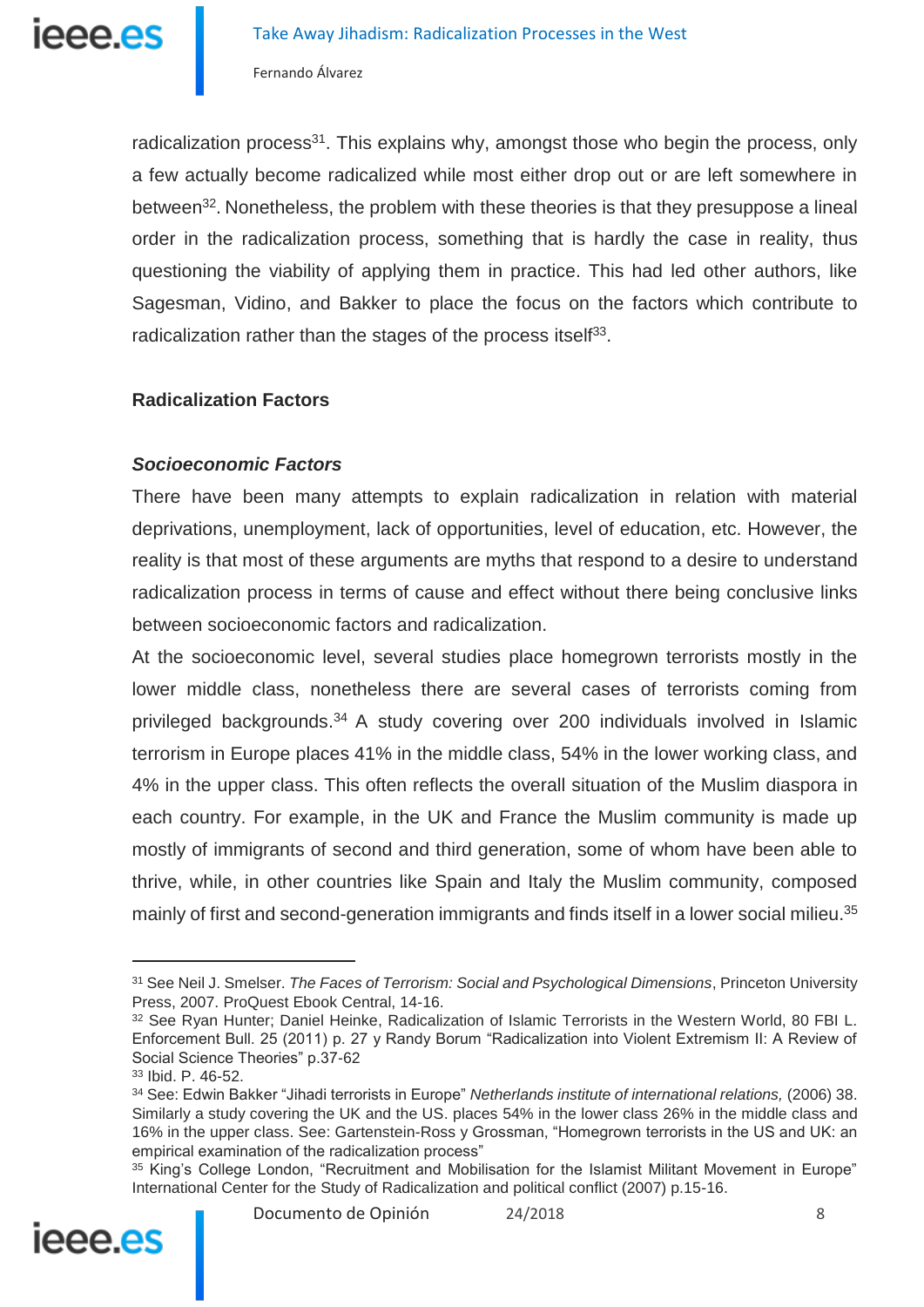

Similarly, the education level varies significantly. Most of the Islamic terrorist radicalized in the West have completed at least secondary education. A significant percentage has gone onto university. On both sides of the spectrum a minority has finished postgraduate studies, (Master's or PhD's) while others abandoned their studies at an early age. <sup>36</sup> A recurring incidence is radicalization during their formative years which often leads to halt in their studies. 37

As for the incidence of criminality, this is not as recurring as we are often led to believe. However, it is true that a significant minority of individuals radicalized in the West have a record of petty crime such as theft, fraud, and small-time drug trafficking.<sup>38</sup> Generally, it's those who come from a lower social milieu that tend to be radicalized in a context like prison or involvement in street gangs. 39

When it comes to employment the percentage of unemployed amongst radicalized individuals tends to be higher than the national average. Another pattern, that is quite common is holding low skilled jobs, often bellow their level of studies. <sup>40</sup> This has led some to point out the disparity between opportunities and qualifications as a source of frustrations that propels radicalization. <sup>41</sup> However, these circumstances are often generalized, even more so when it comes to ethnic minorities of foreign origins. <sup>42</sup> Albeit there is a possibility that certain perceptions, like the belief that Muslims are discriminated against in the job market, can contribute to an individual's radicalization, however, there is no evidence that it is generalized in the available biographies of homegrown terrorists.<sup>43</sup>

<sup>43</sup> Jytte Klausen, Selene Campion, Nathan Needle, Giang Nguyen & Rosanne Libretti Toward a Behavioral Model of "Homegrown" Radicalization Trajectories, *Studies in Conflict & Terrorism*, 39:1 (2016) 67-83 y Stijn Sieckelincka, Elga Sikkensb, Marion van Sanc, Sita Kotnisd, & Micha De Wintere "Transitional



<sup>36</sup>According to Baker "Jihadi terrorists in Europe" 56% had a school diploma and el 31% had graduated from University (Note that often there is no available data). Also, Gartenstein-Ross y Grossman found that 23% had dropped out of secondary education, 53% at least a school diploma and 16% were university graduates, 3% only had a Master y el 2% a PhD.

<sup>37</sup> Some individuals leave their studies as their commitment increases, others are arrested or killed during the school year as a result of their activities

<sup>38</sup> See Bakker "Jihadi terrorists in Europe" p.40

<sup>39</sup> See Lorenzo Vidino, 'The Hofstad Group: The New Face of Terrorist Networks in Europe', *Studies in Conflict and Terrorism*, 30 (7) (2007), pp. 579-92.

<sup>40</sup> See Gartenstein-Ross y Grossman, "Homegrown terrorists in the US and UK" p. 56. This was particularly marked, for instance up to 2006, 90% of jihadi terrorists arrested in Spain worked in unskilled jobs. See Javier Jordan & Nicola Horsburgh "Mapping Jihadist Terrorism in Spain," *Studies in Conflict & Terrorism*, 28:3 (2005) 180.

<sup>41</sup> See "Are home grown Islamist terrorists different? Some UK evidence," <https://www.ukdataservice.ac.uk/media/428546/altunbas.pdf>

<sup>42</sup> See Bakker "Jihadi terrorists in Europe" p.39. En la misma linea "Saisir les mécanismes de la radicalisation violente : pour une analyse processuelle et biographique des engagements violent" Rapport de recherche (2017) p.89.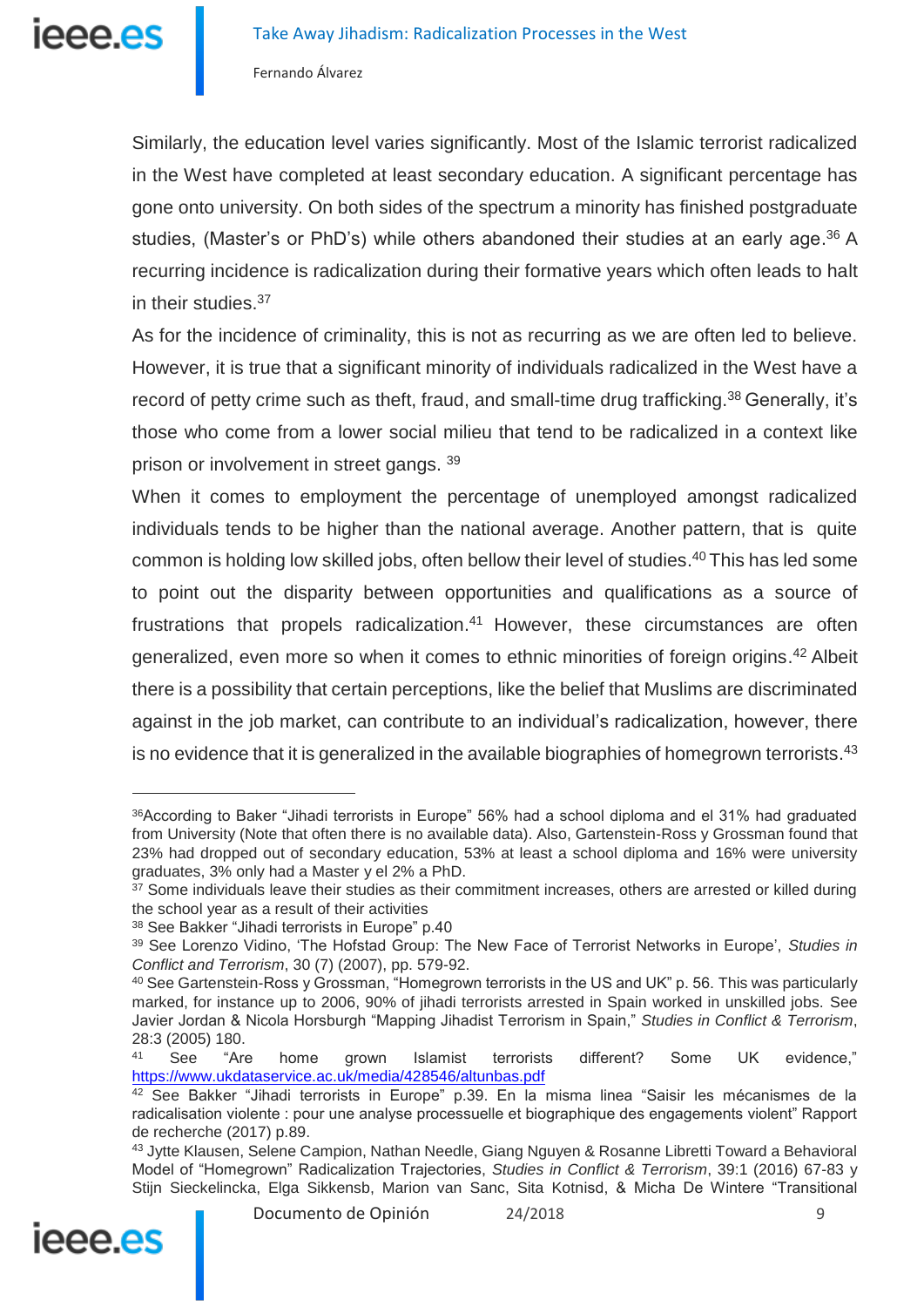

Looking at all the above, radicalization can hardly be attributed to the circumstances mentioned, at least in terms of direct causation. Islamic terrorists radicalized in the West come from a broad social spectrum, which includes all sorts of people like petty criminals who barely hold a high school diploma to university students, employed workers and small business owners. Their situation is no different than that of millions of people around them who however, don't show any signs of radicalization which proves that socioeconomic factors do not have explanatory capacity.

#### *Religion*

Similarly, religiousness is not a cause of radicalization, contrary to what some would have us believe. In fact, several study's find that religious formation prevents radicalization rather than promote it.<sup>44</sup> This is because religion provides arguments, based on different interpretations of religious sources, which counter the Islamism's narrative.

Experts in terrorism, like Sagesman have studied extensive samples of individuals involved in Islamic terrorism and have found that many came from secular backgrounds where religion played a secondary, sometimes a non-existent role. Often, they did not receive a traditional religious upbringing, and instead their contact with faith was very superficial until they became exposed to Islamic propaganda.

In most cases, exposure to the premises of Islamism comes from group discussions, often online and with other self-taught individuals, along with radical preaching's, propagandistic videos and so on rather than reading texts by the movement's ideologues or studying religious sources.<sup>45</sup> As a consequence, homegrown terrorists are individuals with little ideological sophistication, so much so that they often incur in contradictions of all sorts. For instance, Omar Mateen, lone perpetrator of the attack at Pulse Nightclub in Florida which left 49 dead in June 2016, alleged to be acting on behalf of the Islamic State. However, on social media he had expressed his support for both the I.S. and Jabhat al Nusra, two groups which are theoretically confronted. He had also declared to be a member of Hezbollah, all of which are incompatible affiliations.<sup>46</sup>

Journeys Into and Out of Extremism. A Biographical Approach" *Studies in Conflict & Terrorism,* p. 1-21.

<sup>44</sup> Entre otros: Bakker "Jihadi terrorists in Europe" p. 39. Klausen, Campion, Needle, Nguyen & Libretti "Toward a Behavioral Model of Homegrown Radicalization Trajectories" 74-78. See, tambien Faiza Patel, "Rethinking Radicalization" *Brennan Center for Justice* p.10.

<sup>46</sup> Vidino, Marone & Entenmann, "Fear thy neighbor…": 70-71



<sup>45</sup>Ibid.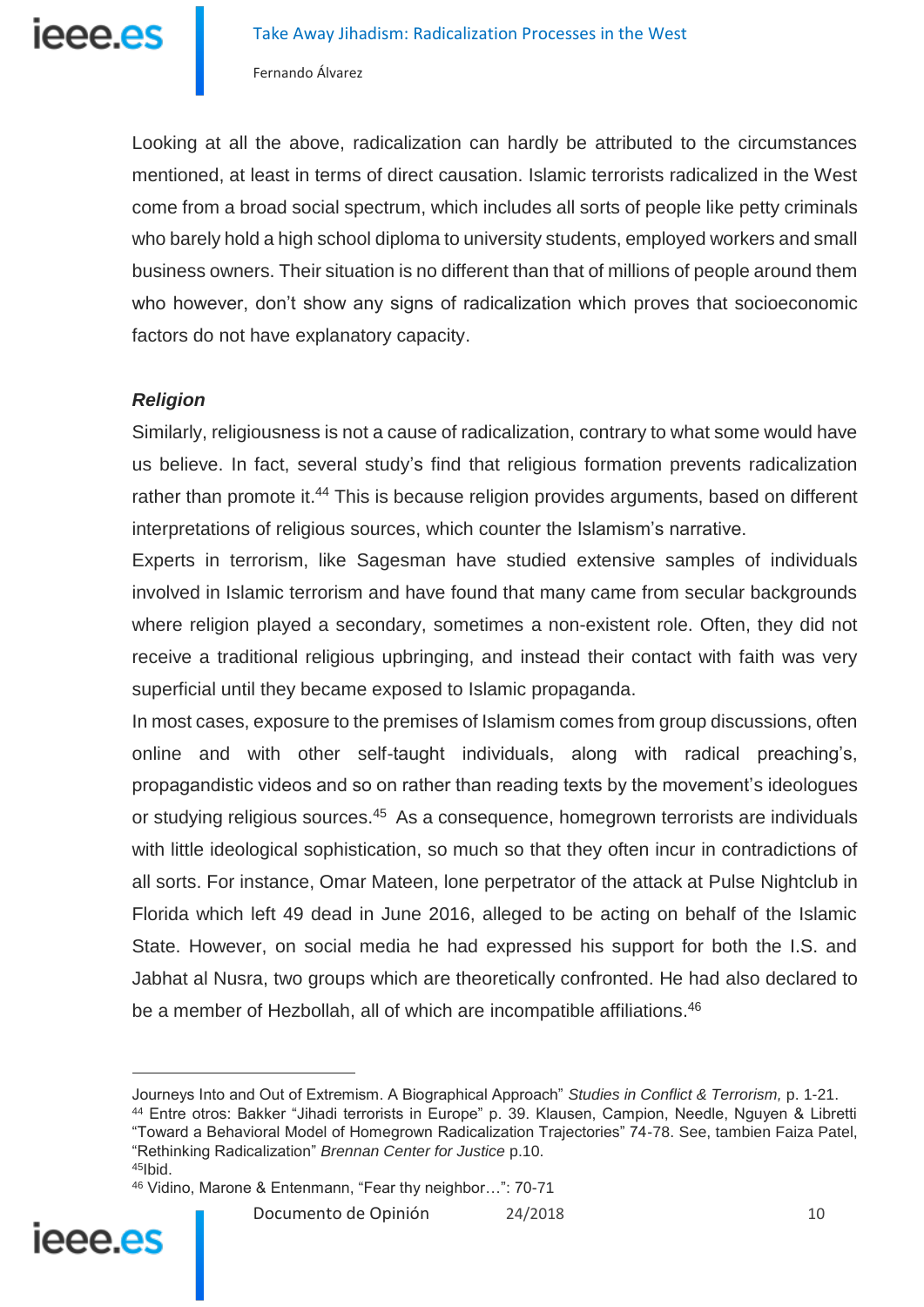

Normally religion acts as a tool of mobilization and provides for justification in the frame of the ideological message but it can't be considered a radicalization cause in itself. In Juergensmeyer words, "Religion is seldom the problem, but the role of religion can be problematic"<sup>47</sup>.

#### *Psychological Factors*

Another myth that should be refuted is that of alleged links between radicalization processes and mental health issues. Although there are certain cases where individuals with a history of mental disorders have carried out attacks inspired by jihadi ideology, like Mohamed Lahouaiej Bouhlel, the author of the car ramming attack in Nice on July 14<sup>th</sup> 2016, <sup>48</sup> this is not a general rule. Most homegrown terrorists act within a rational framework motivated by solid beliefs. 49

#### *Demographic Factors*

At the demographic level it should be noted that individuals attracted to Islamic extremism are not always young men. Terrorist attacks have been perpetrated by individuals whose ages range from bellow 18 to over 50<sup>50</sup>. Albeit it is true that most of them are men, there are also many cases of radicalized women to consider this an exclusively masculine phenomenon. In fact, over the last 4 years we have seen a significant increase in the number of women involved in Islamic terrorism.<sup>51</sup>

Dislocation through migration is a recurring feature. Most homegrown terrorists come from Muslim diaspora communities settled in the West. Amongst them there are first, second and third generation immigrants. Several studies maintain that identity conflicts, resulting from the cultural shock and integration pressures, can play an important role in the radicalization process. Often immigrants who settle in the West, especially those who are second generation, perceive a distance between a culture that they live in, which they feel is not entirely theirs and their original culture, which also feels alien to them in a way.<sup>52</sup>



<sup>47</sup> "Addressing the Causes of Terrorism" *The Club de Madrid Series on Democracy and Terrorism* (2005) 27-30.

<sup>48</sup> He had previously been treated for psychiatric disorders and was considered mentally unstable. See Vidino, Marone and Entenmann, "Fear thy neighbor…" p. 69-70. <sup>49</sup> Ibid, p. 62-63.

<sup>50</sup> Vidino, Marone and Entenmann, "Fear thy neighbor…" p. 101.

<sup>51</sup>, See TE-SAT EU Terrorism Situation and Trend Report", Europol, The Hague, Netherlands, 2014, 2015, 2016, 2017. (No se ha accedido a datos precisos sobre EE. UU.).

<sup>52</sup> Robert Leiken as cited in: *Currents and Crosscurrents of Radical Islam, A Report of the*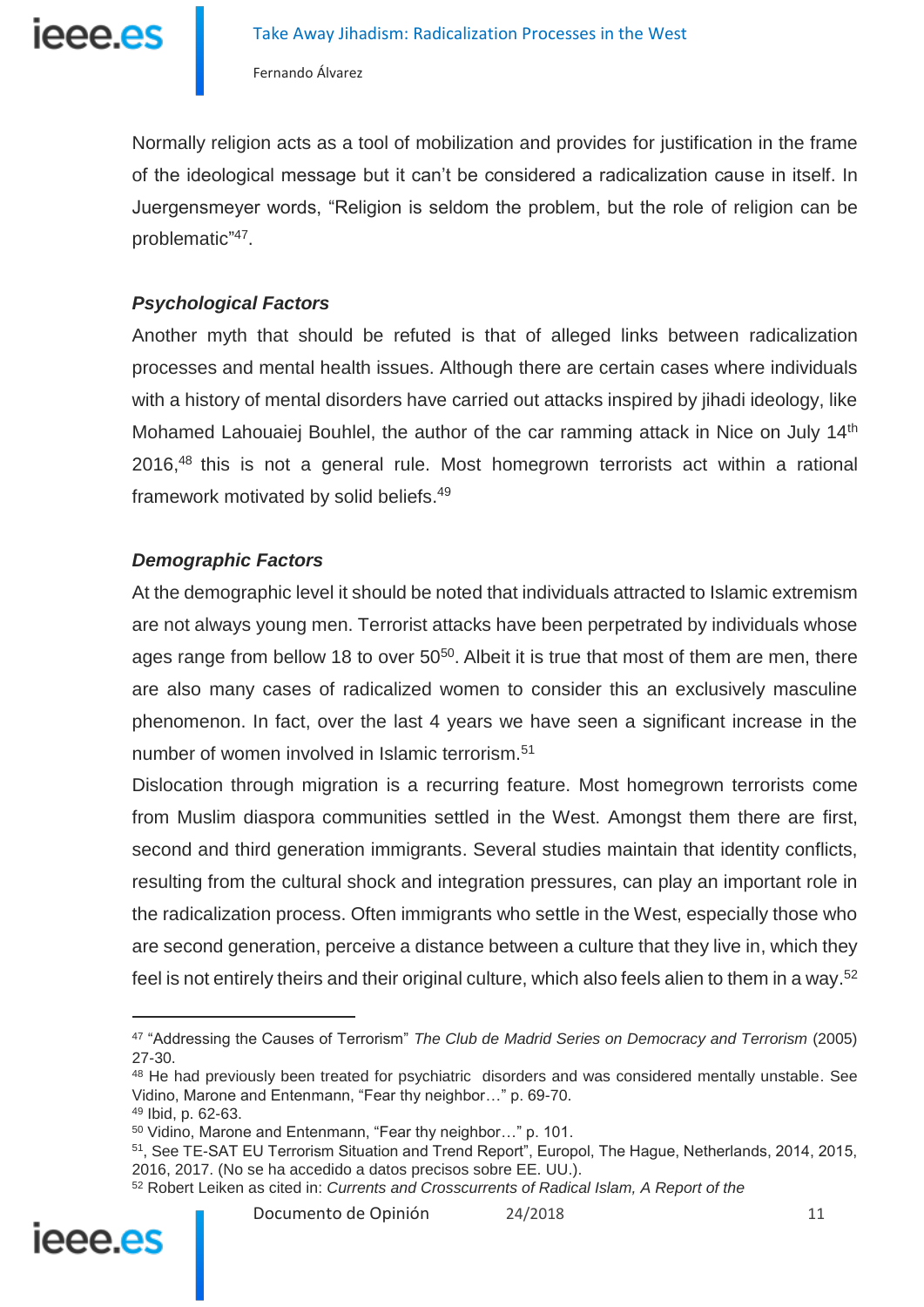

Another recurring incident are perceptions of discrimination which reinforce the construction of identities opposed to the host society. This dichotomy between successful structural integration and failed cultural assimilation can be a breeding ground for Islamic extremism which offers an alternative identity, from the idea of the Ummah, which meets the much-wanted feeling of belonging.<sup>53</sup>

Of course, this does not mean there are no cases of individuals who are entirely rooted in the West becoming radicalized. In this respect, converts occupy a significant place in radicalization statistics, to the point that they tend to be overrepresented.<sup>54</sup> This can be explained by looking at other, more widespread, factors.

#### *Existential Factors*

From his interviews with Islamist militants, social scientist Quintan Wiktorowicz, underlines how, when he inquired about the origins of their radicalization most of them remembered a point in their lives when they found themselves lacking purpose and unsatisfied. <sup>55</sup> Similarly, most authors agree that radicalization processes begin from a tipping point, a personal crisis or an important event that make an individual reconsider his or her place in society and his attitude vis a vis the world.<sup>56</sup> In the field of sociology, the term «cognitive opening» is used to name this phenomenon,<sup>57</sup> which describes the moment an individual sees his convictions, or his lack of convictions shaken by a series of circumstances which turn him more receptive to different worldviews he hadn't contemplated before.

Islamism's message exploits all sorts of dissatisfactions and appeals not just to the Muslim diaspora, but also to all those who feel excluded by a secular individualist system. From a study of over 2000 individuals who travelled abroad to fight for al-Qaeda, the main motivations identified were seeking identity and belonging, and the having an outlet for

Initially, the term was introduced by Quintan Wiktorowicz in "Joining the Cause: Al-Muhajiroun and Radical Islam"



*Transatlantic Dialogue on Terrorism*, Center for Strategic and International Studies (2006).

<sup>53</sup> King's College London, "Recruitment and Mobilisation for the Islamist Militant Movement in Europe" p. 16.

<sup>54</sup> See Vidino, Marone and Entenmann, "Fear thy neighbor…" p. 55-56.

<sup>55</sup> Ibid.

<sup>56</sup> King's College London, "Recruitment and Mobilisation for the Islamist Militant Movement in Europe" 39. <sup>57</sup> Randy Borum "Radicalization into Violent Extremism I: A Review of Social Science Theories" p.18-19,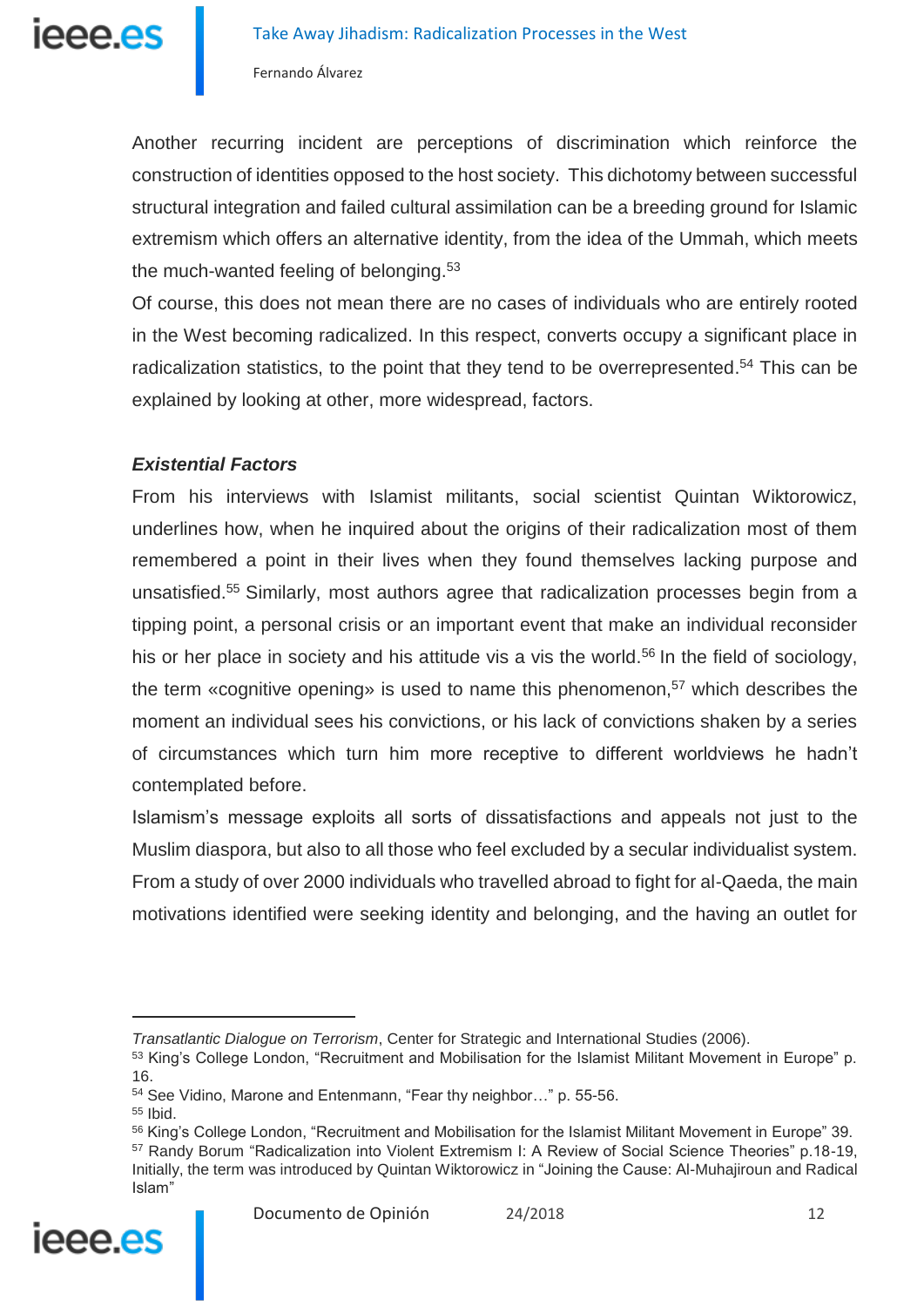

violent frustrations. It is precisely these aspirations and frustrations, all very common, which find in radicalization an ideal vehicle when they are not channeled elsewhere.<sup>58</sup>

#### *Socialization*

Another relevant factor in the radicalization processes is its social aspect. In Spain a study of over 178 individuals involved in Islamic terrorism pointed out that 9 out of 10 had become radicalized along with other individuals and in contact with a radicalization agent, normally an activist or a veteran with experience in the global jihad. Often, in 7 out of 10 cases, such contact resulted from previous social links, of either friendship or family. 59 Similar patterns are observed in the rest of the western world, in both Europe and North America.<sup>60</sup>

The importance of socialization in radicalization processes has been noted by several authors, from Della Porta who identified socialization as one of the key factors influencing the decision to join a terrorist group, to Sagesman who underlined the collective character of radicalization processes in group. In these types of processes, a group linked by friendship bonds radicalizes collectively, through internal debate and common exploration of jihadi propaganda. The decision to act is taken by the group as a whole, not by the individual. Also, commitment is with the group, rather than the cause, since the bond between members often goes back before their radicalization. Some examples of these groups known as *self-starters,*<sup>61</sup> are: the cell responsible for the London attacks in 2005, the Hofstad network in the Netherlands, the Tsarnaev brothers behind the Boston marathon bombings in 2013, and the cell responsible for the attacks in Barcelona in 2017. Similarly, for individuals who join an already existing organization one of the pull factors is the development or the existence of a bond with other members. This the reason several authors claim that radicalization is a matter of who you know.<sup>62</sup>

Documento de Opinión 24/2018 13



<sup>58</sup> John Venhaus. *Why Youth join al-Qaeda.* Washington, DC, United States Institute of Peace, May 2010, p. 8-10.

<sup>59</sup> Fernando Reinares y Carola García Calvo, "Dos factores que explican la radicalización yihadista en España" *Real Instituto Elcano* (2017) 6-11.

<sup>60</sup> See Sagesman *Leaderless Jihad: Terror Networks in the 21st century* p.66-67. See also Bakker y Vidino subrayan la importancia de la socialización.

<sup>61</sup> See: Petter Nesser. "Jihadist Cell Structures in the UK and Europe." *Norwegian Defence Research Establishment* (2006)

<sup>62</sup> Vidino, Marone & Entenmann, "Fear thy neighbor…," p. 83.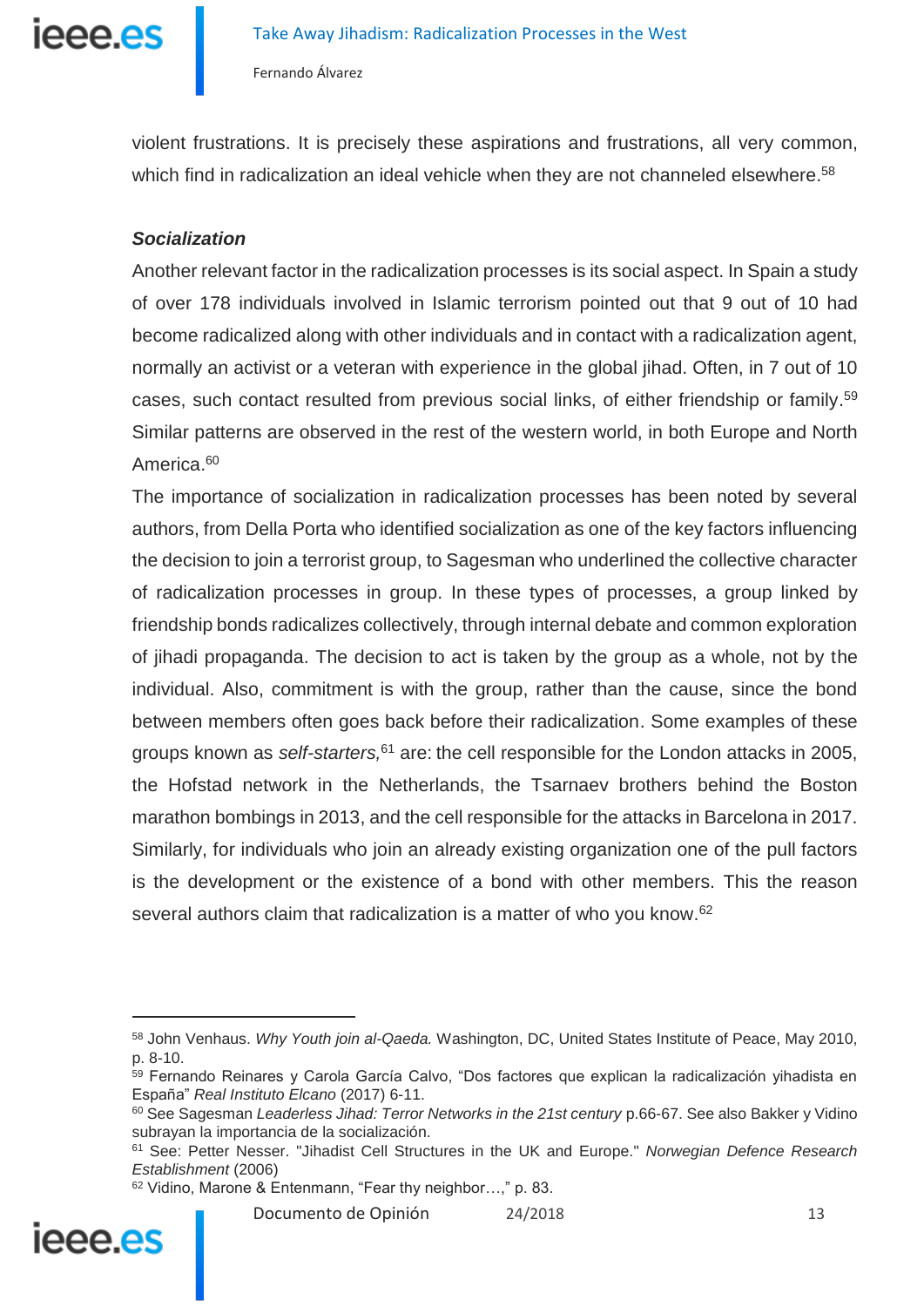Although it is true that there are solitary radicalization processes, in other words, those that take place solely from exposure to jihadi propaganda, <sup>63</sup> these are clearly a minority. It should be noted that often interaction takes place entirely online. Also, often there is simply not enough evidence to determine the absence social interaction in a certain radicalization process.

In any case, it's safe to say that radicalization has a strong social component. The interaction with individuals who share beliefs and circumstances contributes to the creation of ideological eco chambers<sup>64</sup> where arguments and motivations are retro-fed. Also, social bonds reinforce cohesion in the ranks of Islamism, in a specific manner for terrorist organization or groups and in a more abstract manner for individuals who act alone, but with the conscience of belonging to a movement.

#### **Practical Implications**

**.** 

ieee es

Most of the authors who examined the background of homegrown terrorist conclude there is no such a thing as a jihadist profile.<sup>65</sup> Instead of specific causes which drive radicalization there is a complex interaction of a multitude of factors which allow someone to be more receptive to Islamism's message. This message resonates to the extent that it is capable of integrating social dynamics like, for example, rootless-ness and discrimination perceptions within the Muslim diaspora.

As for the question of what makes an individual be attracted to Islamism's worldview, the different studies examined show that circumstances like a passionate personality or any sort of deficiency can contribute to someone's radicalization just as much as well-known factors like a culture shock, socialization etc. What must be noted is that there are no omnipresent factors, instead there are as many radicalization processes as radicalized individuals. A very revealing case is that of two Danish brothers, both raised in identical circumstances, one of whom grew up to be an active neo Nazi while the other converted to Islam and travel to Syria to wage jihad.<sup>66</sup>

<sup>66</sup>See Stijn Sieckelinck, Elga Sikkens, Marion van San, Sita Kotnis & Micha De Winter "Transitional Journeys Into and Out of Extremism. A Biographical Approach", 7-8.



<sup>63</sup> Reinares y García Calvo, "Dos factores que explican la radicalización yihadista en España" p. 3.

<sup>64</sup> Sagesman *Leaderless Jihad: Terror Networks in the 21st century* p. 86-87.

<sup>65</sup> Amongst others Sagesman, Venhaus, Bakker, Gartenstein-Ross y Grossman.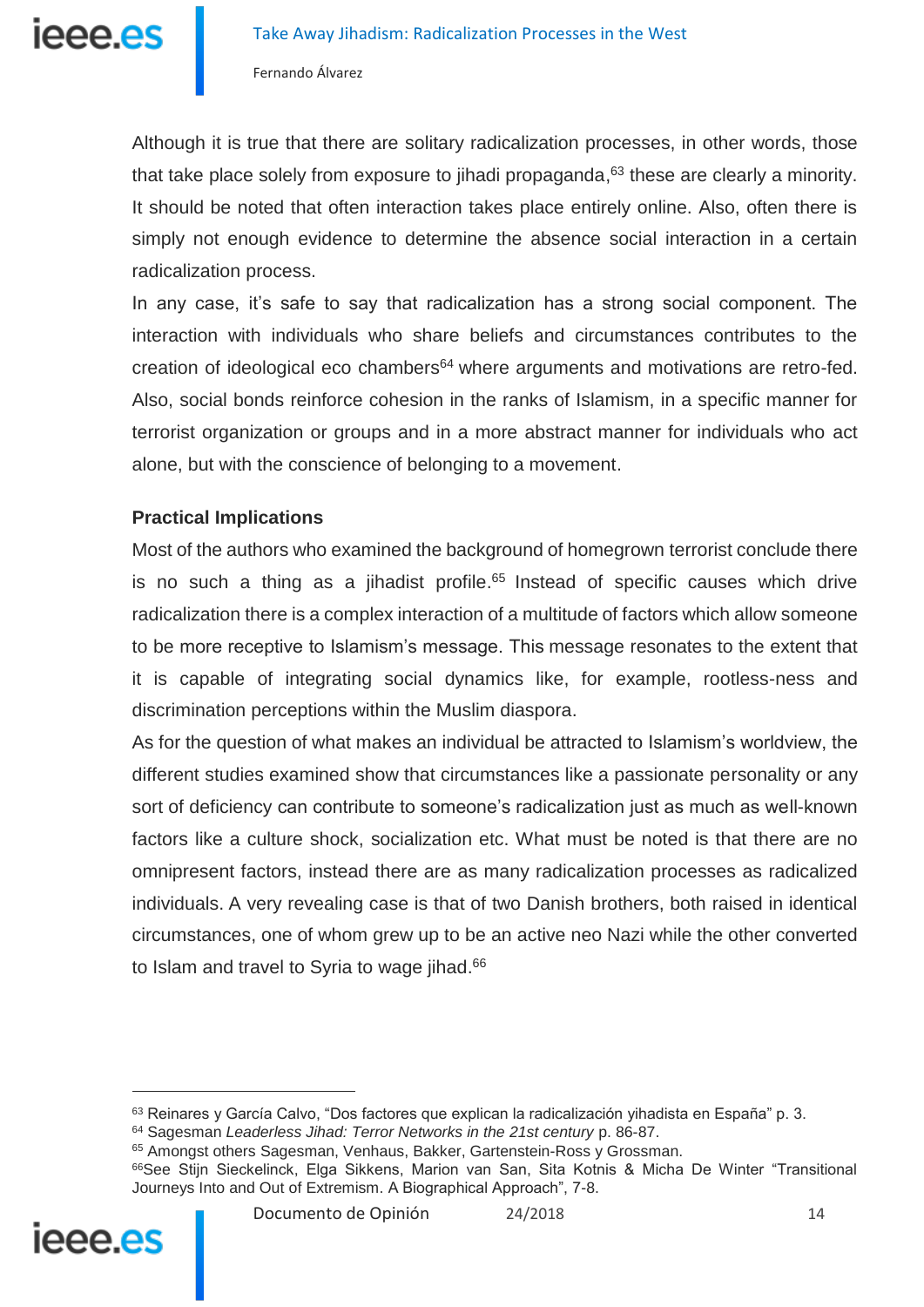

Although there can hardly be a model that covers every single radicalization trajectory of homegrown terrorists, it's safe to say that throughout every radicalization process there is:

- A cognitive opening, usually the result of a personal crisis during which there are feelings of disenchantment, disillusion and detachment that tend to be redirected to rejection of the system in general and western culture in particular. This motivates a search for answers, often in counter culture, during which the subject is more likely to find Islamism's narrative attractive.
- A progressive exposure to that narrative which can be the result of the subject's own initiative, which is usually the case in self-radicalization processes, or a more passive exposure, coming from the subject's surroundings. In this regard, it is true that there are certain enclaves known as «clusters» or «hubs» where the is a concertation of radicalization with higher levels of activity from militants, already radicalized, and gateway organizations. <sup>67</sup> However, while historically, ideological exposure in person was a must, today widespread internet access has allowed consumption of ideological content and social interaction at any place or time. 68
- An alignment that takes place when the subject makes Islamism and its premises his worldview. Generally, this phenomenon, like the previous ones, does not happen suddenly, but progressively. Nonetheless, ideological assimilation can happen at a very superficial level and is not immune to doubts and contradictions, which explains why alignment can be reversible.
- A mobilization. We say there is mobilization from the moment the subject makes effective his or her ideological commitment, usually by exercising violence, starting to collaborate actively with those who do or are preparing to do so. Generally, mobilization can be traced back to a specific moment more or less since it has a factual element.<sup>69</sup>.

which proves that the radicalization path can be walked two ways. However, demobilisation can happen



<sup>&</sup>lt;sup>67</sup> Organizations dedicated to proselytising which promote radical interpretations of Islam, some examples are al-Muhajiroun y Jama'at al-Tabligh, sharia4. See Neumann. *Joining al-Qaeda: Jihadist Recruitment in Europe*, 31-35. Often the organizations commitment to use only nonviolent means it's not shared by all its members or it's just a facace. See Zeyno Baran "Fighting the War of Ideas," *Foreign affairs* (November 2005) y Athena Intelligence "Movimientos musulmanes y prevención del yihadismo en España: La Yama'a At-Tabligh Al-Da'wa" Athena Paper, Vol. 2, No 1 (2007).

<sup>68</sup> Ver Maura Conway, "Determining the Role of the Internet in Violent Extremism and Terrorism: Six Suggestions for Progressing Research" *Studies in Conflict & Terrorism* Vol 40: 1 (2007) 77-82. <sup>69</sup> should be noted that there are instances of, already mobilized subjects who freely choose to abandon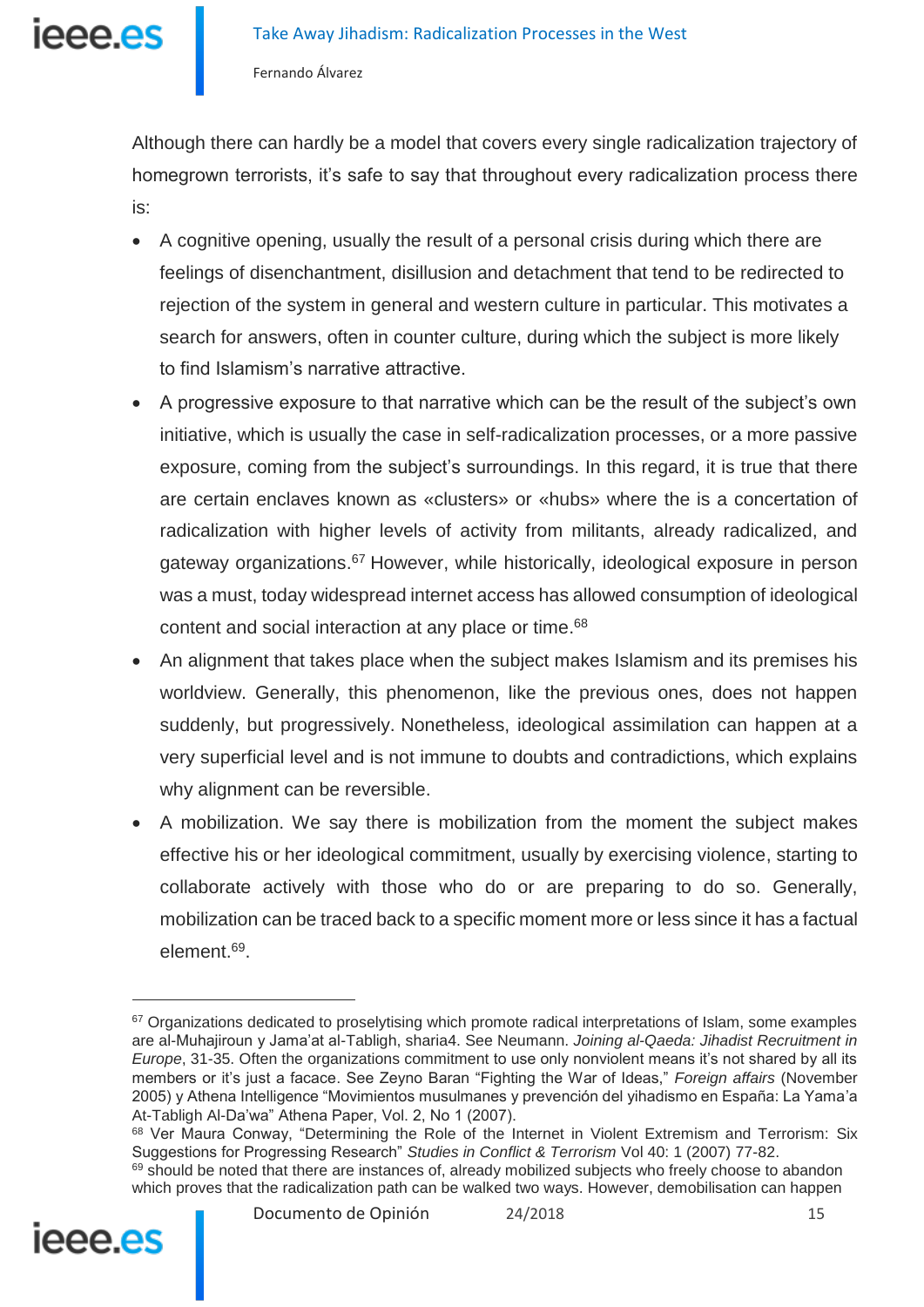

These phenomena are not differentiated stages of a linear process, but rather events which overlap and do not follow a predetermined order. Nonetheless it is a basic model that can be of use for a better understanding of radicalization processes.



#### **Conclusions**

To address the threat of homegrown terrorism in a more effective manner we must, in the first place, reconcile ourselves with uncomfortable truths. The risk of radicalization is real and affects more people than we would like to admit. This is worrying because a single individual or a small group without any formal training and no links with any terrorist organization can inflict severe damage, as shown in regards to recent attacks.

We must therefore, abandon the perception of terrorist groups as closed organizations with a defined structure. The tendency of Islamic terrorism towards decentralization is most likely to continue given the number of external pressures such as police work in the western world and military defeats in the territories that are used as sanctuaries by terrorist groups.

for different reasons without abandoning the beliefs of Islamism, which why disengagement should not be equated with deradicalization. See Doosje, Fathali M Moghaddam, Arie W Kruglanski, Arjan de Wolf, Liesbeth Mann and Allard R Feddes "Terrorism, radicalization and de-radicalization" Current Opinion in Psychology Vol 11:7 (2017) p. 82 y Mary Beth Altier, Emma Leonard Boyle, Neil D. Shortland & John G. Horgan "Why They Leave: An Analysis of Terrorist Disengagement Events from Eighty-seven Autobiographical Accounts," Security Studies, 26:2 (2017) 305-332

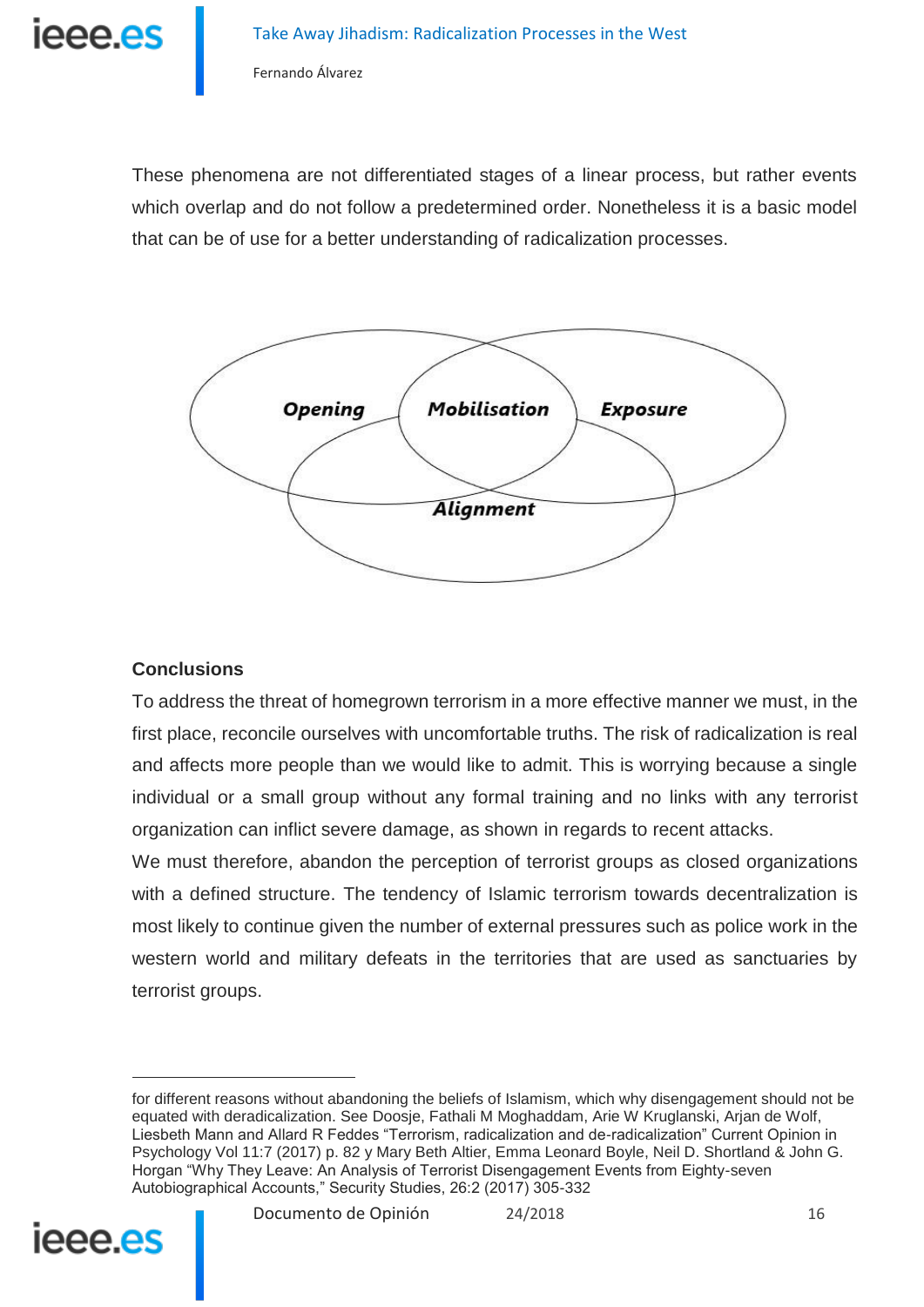

Unfortunately, the surveillance of every single individual immersed in a radicalization process is a task beyond the means of the state security apparatus, both in Spain and in the rest of the Western World. Logically, resources tend to be focused on those individuals or groups, already radicalized and with the capabilities to strike. In this way, one of the most pressing threats is the return of foreign fighters, who have acquired dangerous skills that they could use themselves or teach to others<sup>70</sup>. However, this approach is limited to the immediate risk with the resulting danger that this implies. It wouldn't be the first time that individuals whose radicalization was known by security forces and managed to perpetrate attacks.<sup>71</sup> This highlights the shortcomings of policies that are entirely based on police surveillance.

If we want to avoid constantly lagging behind Islamic terrorism, it is necessary to address its underlying causes, to the extent that is possible. To do that the first step is to get to know and understand radicalization dynamics. Accordingly, it would be convenient to increase research and dissemination in this field, which in turn would contribute to the implementation of consistent policy. For example, knowing that there is no a single profile of homegrown jihadists and that socialization plays an important role, prevention measures should try to isolate individuals who actively contribute to the radicalization of others (activists, veterans, radical preachers) instead of stigmatizing the Muslim community trying to surveil all its members as potential radicals. This requires a counterterrorism measures and immigration legislation capable of adapting to this phenomenon. 72

At the ideological front, no matter how praiseworthy the efforts to eliminate extremist content may be, ideological exposure can hardly be fought without clashing with basic rights and freedoms. Also, Islamic extremism has proven to be capable of surviving underground, presenting itself as a revolutionary and counter-culture movement.<sup>73</sup> That

<sup>73</sup> See: Eguskiñe Lejarza Illaro, "Terrorismo islamista en las redes – la yihad electrónica," Instituto Español de Estudios Estratégicos," (2015) p. 8.



<sup>70</sup> Christian Nünlist, "Dealing with Jihadist Returnees: A Tough Challenge" *CSS Analyses in Security Policy,*  No. 210, 2017.

<sup>71</sup> Ruth Alexander, "Terror watch lists: Can you keep tabs on every suspect?" *BBC,* 2 June, 2013. Laura L. Caro, "España vigila de forma «permanente» a todos los yihadistas con perfil «peligroso»" *ABC,* 11 de junio de 2017. See Anya Bernstein, "The Hidden Costs of Terrorist Watch Lists" 61 Buffalo Law Review 461 (2013)

<sup>72</sup> See Jamie Bartlett & Jonathan Birdwell, "From suspects to citizens: preventing violent extremism in a big society," *Demos,* 2010 y Daniel H Heinke, "Countering Radicalization and Recruitment of so called Jihadists - Proscription of Radicalization Hubs," 2016.